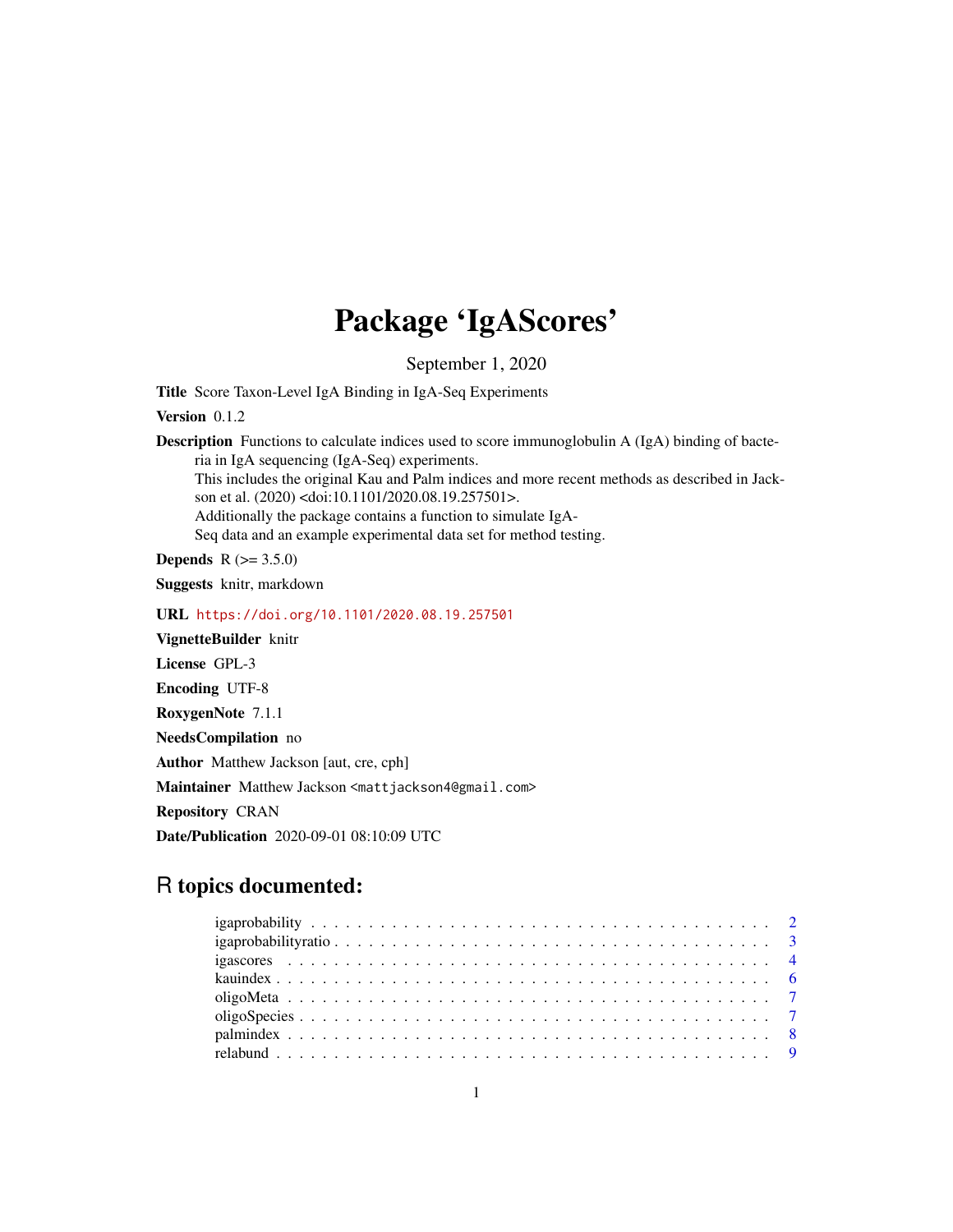## <span id="page-1-0"></span>2 igaprobability

| Index |  |  |  |  |  |  |  |  |  |  |  |  |  |  |  |  |  |  |
|-------|--|--|--|--|--|--|--|--|--|--|--|--|--|--|--|--|--|--|

igaprobability *IgA Probability*

## Description

Calculate the IgA Postive/Negative Probability as described in Jackson et al. (2020, doi: [10.1101/](https://doi.org/10.1101/2020.08.19.257501) [2020.08.19.257501\)](https://doi.org/10.1101/2020.08.19.257501).

#### Usage

```
igaprobability(withinabund, gatesize, presortabund, nazeros = TRUE)
```
#### Arguments

| withinabund  | Abundance of the bacteria in the IgA gate under investigation (can be calculated<br>for either the pos/high or neg/low gating) (abundances should sum to 1 not as a<br>$\%$ ). |
|--------------|--------------------------------------------------------------------------------------------------------------------------------------------------------------------------------|
| gatesize     | The fraction of events in the flow cytometer within the gate under investigation<br>(as a decimal fraction not a $\%$ ).                                                       |
| presortabund | Abundance of the bacteria in whole sample before sorting by IgA (abundances)<br>should sum to 1 not as a $\%$ ).                                                               |
| nazeros      | Return NA if the within and tot abundances are both zero. Default is TRUE.                                                                                                     |

## Details

This function calculates the conditional probability that at bacteria will be sufficiently bound/not bound to immunoglobulin A (IgA) to end up in a given IgA gate based on its taxonomy. Calculated on one taxa for one sample.

This uses Bayes' theorem assuming:

- That the relative abundance of a given taxon in the IgA gate under question represents the probability of being that taxa given that it is within the IgA gate (either high or low).
- That the percentage of flow cytometery events binned into the IgA gate represents the probability of any bacteria being within the gate.
- That the abundance of the given taxon in the input sample (or whole fraction) represent the probability that any bacteria is assigned to the taxon. If there is insufficient levels of a taxa in the whole fraction to account for its abundance in the IgA gate, the function assumes all of the taxa fall within this gate (i.e. a probability of 1).

Further details can be found in Jackson et al. (2020, doi: [10.1101/2020.08.19.257501\)](https://doi.org/10.1101/2020.08.19.257501).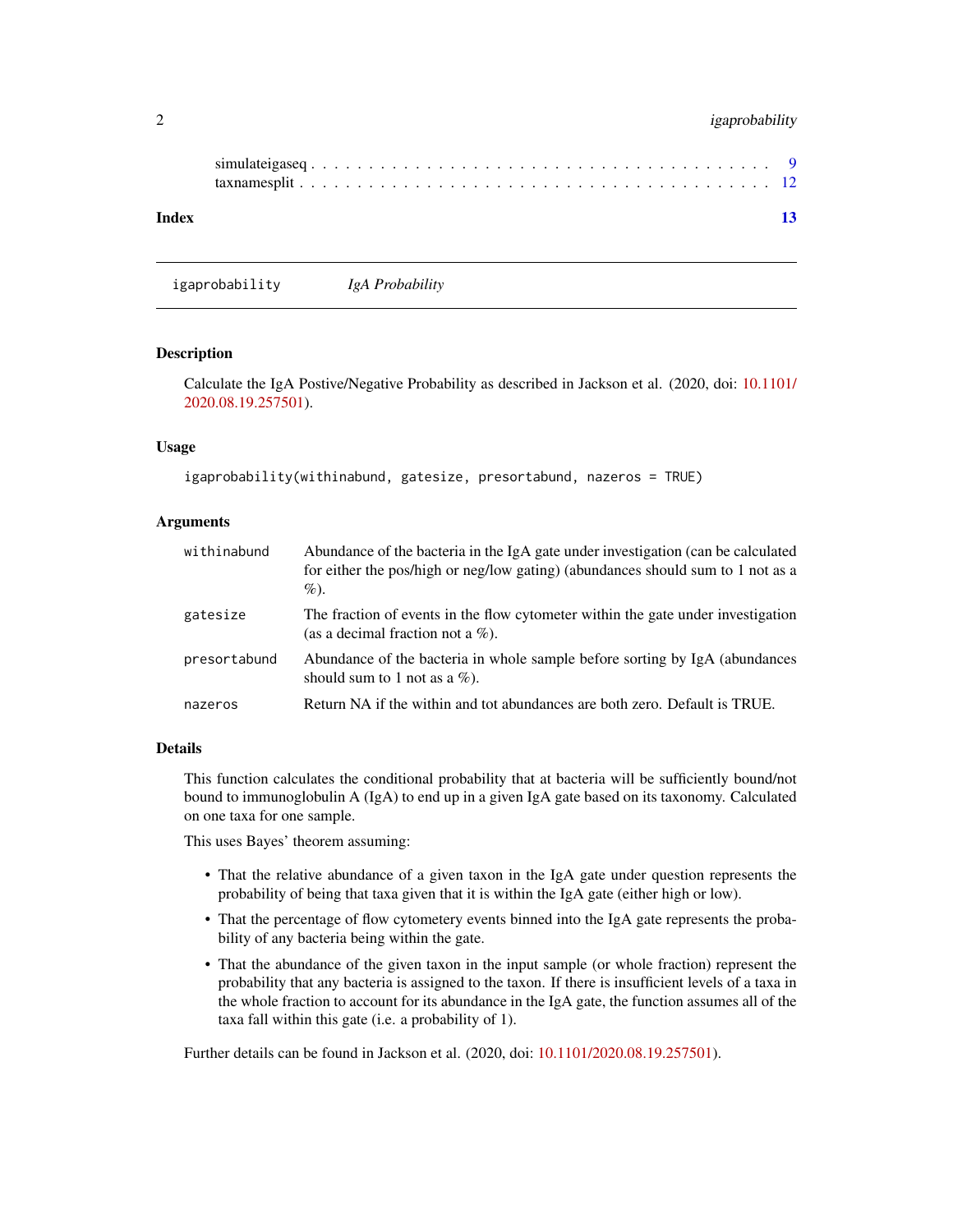## <span id="page-2-0"></span>igaprobabilityratio 3

## Value

A numeric value for the IgA Positive/Negative Probability (depending on the data used for 'withinabund' and 'gatesize') as defined in Jackson et al. (2020, doi: [10.1101/2020.08.19.257501\)](https://doi.org/10.1101/2020.08.19.257501).

## Examples

igaprobability(withinabund=0.5,gatesize=0.05,presortabund=0.5)

igaprobabilityratio *IgA Probability Ratio*

## Description

Calculate the IgA Probability Ratio score as described in Jackson et al. (2020, doi: [10.1101/](https://doi.org/10.1101/2020.08.19.257501) [2020.08.19.257501\)](https://doi.org/10.1101/2020.08.19.257501).

## Usage

```
igaprobabilityratio(
 posabund,
 negabund,
 possize,
 negsize,
 pseudo = 1e-05,
  scaleratio = TRUE,
 nazeros = TRUE
\mathcal{L}
```
## Arguments

| posabund   | Abundance of the bacteria in the IgA positive/high fraction (abundances should<br>sum to 1 not as a $\%$ ).                                                                               |
|------------|-------------------------------------------------------------------------------------------------------------------------------------------------------------------------------------------|
| negabund   | Abundance of the bacteria in the IgA negative/low fraction (abundances should<br>sum to 1 not as a $\%$ ).                                                                                |
| possize    | The fraction of events in the flow cytometer classed as IgA positive/high (as a<br>decimal fraction not a $\%$ ).                                                                         |
| negsize    | The fraction of events in the flow cytometer classed as IgA negative/low (as a<br>decimal fraction not a $\%$ ).                                                                          |
| pseudo     | Pseudo count added to both the IgA positive and negative abundance values<br>prior to calculation. Defaults to 1e-5. Recommend setting to minimum observed<br>abundance in whole dataset. |
| scaleratio | Should probratio scores be scaled to the pseudo count. Default is TRUE.                                                                                                                   |
| nazeros    | Return NA if the pos and neg abundances are both zero. Default is TRUE.                                                                                                                   |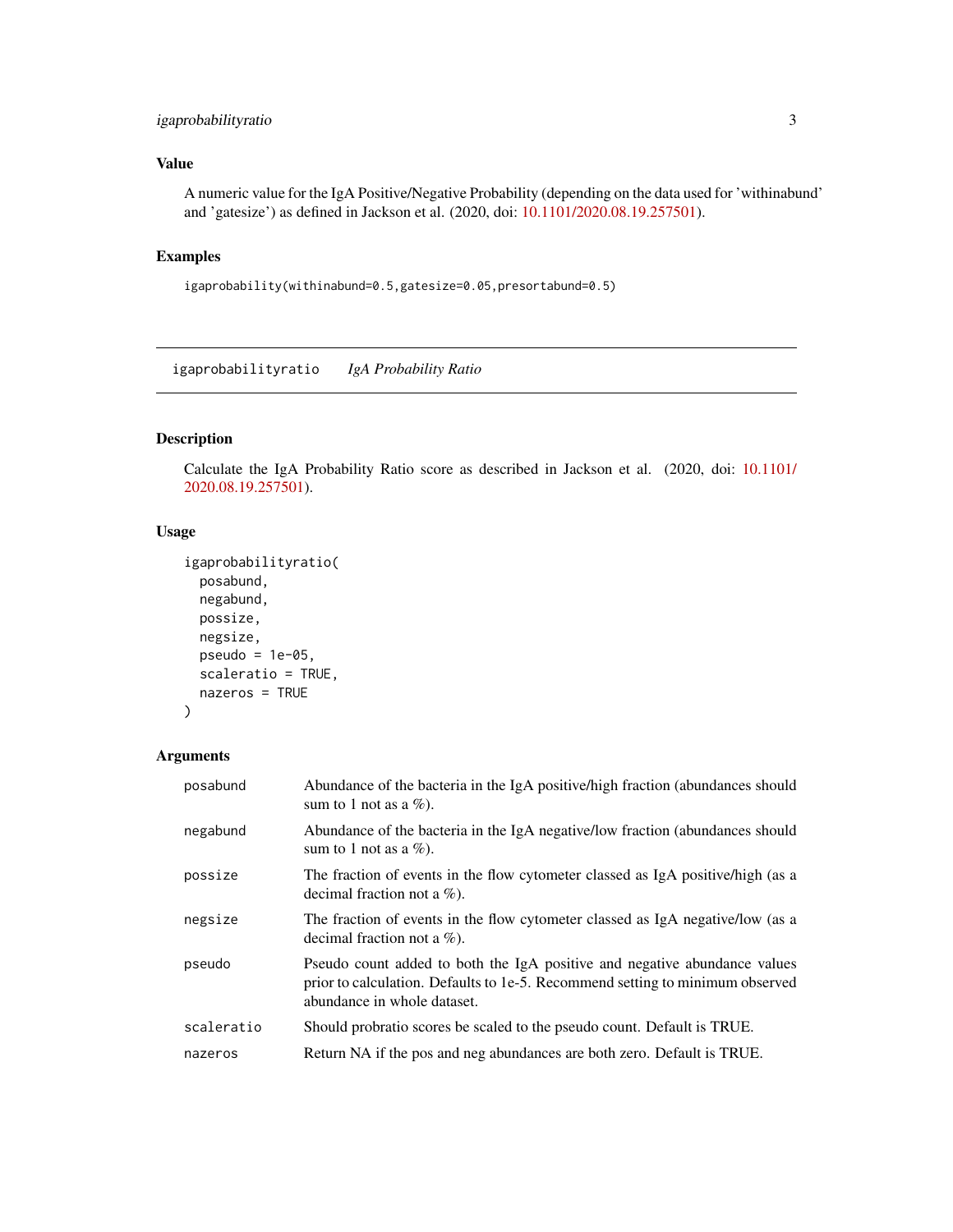## <span id="page-3-0"></span>Details

This function calculates the ratio of the immunoglobulin A (IgA) positive fraction probability relative to the IgA negative fraction probability for a single taxa in a single sample. These probabilities can individually be calculated using the igaprobability() function. As both calculations have the whole fraction taxon abundance as a denominator it cancels. This means the IgA probability ratio can be calculated without this information. Further details can be found in Jackson et al. (2020, doi: [10.1101/2020.08.19.257501\)](https://doi.org/10.1101/2020.08.19.257501).

#### Value

A numeric value for the IgA Probability Ratio as defined in Jackson et al. (2020, doi: [10.1101/](https://doi.org/10.1101/2020.08.19.257501) [2020.08.19.257501\)](https://doi.org/10.1101/2020.08.19.257501).

## Examples

igaprobabilityratio(posabund=0.2,negabund=0.05,possize=0.05,negsize=0.6,pseudo=0.0002)

igascores *Generate various scores for IgA binding in IgA-Seq experiments*

#### Description

Calculate various different IgA-Seq scores across all the taxa and samples in an experiment.

#### Usage

```
igascores(
 posabunds = NULL,
 negabunds = NULL,
 possizes = NULL,
 negsizes = NULL,
  pseudo = NULL,
 presortabunds = NULL,
 method = "probratio",
  scaleratio = TRUE,
 nazeros = TRUE
)
```
## Arguments

| posabunds | A dataframe of taxa abundances in the positive/high IgA gate samples. Sam-<br>ples as columns and taxa as rows, column and row names must match across<br>abundance tables. |
|-----------|-----------------------------------------------------------------------------------------------------------------------------------------------------------------------------|
| negabunds | A dataframe of taxa abundances in the negative/low IgA gate samples. Sam-<br>ples as columns and taxa as rows, column and row names must match across<br>abundance tables.  |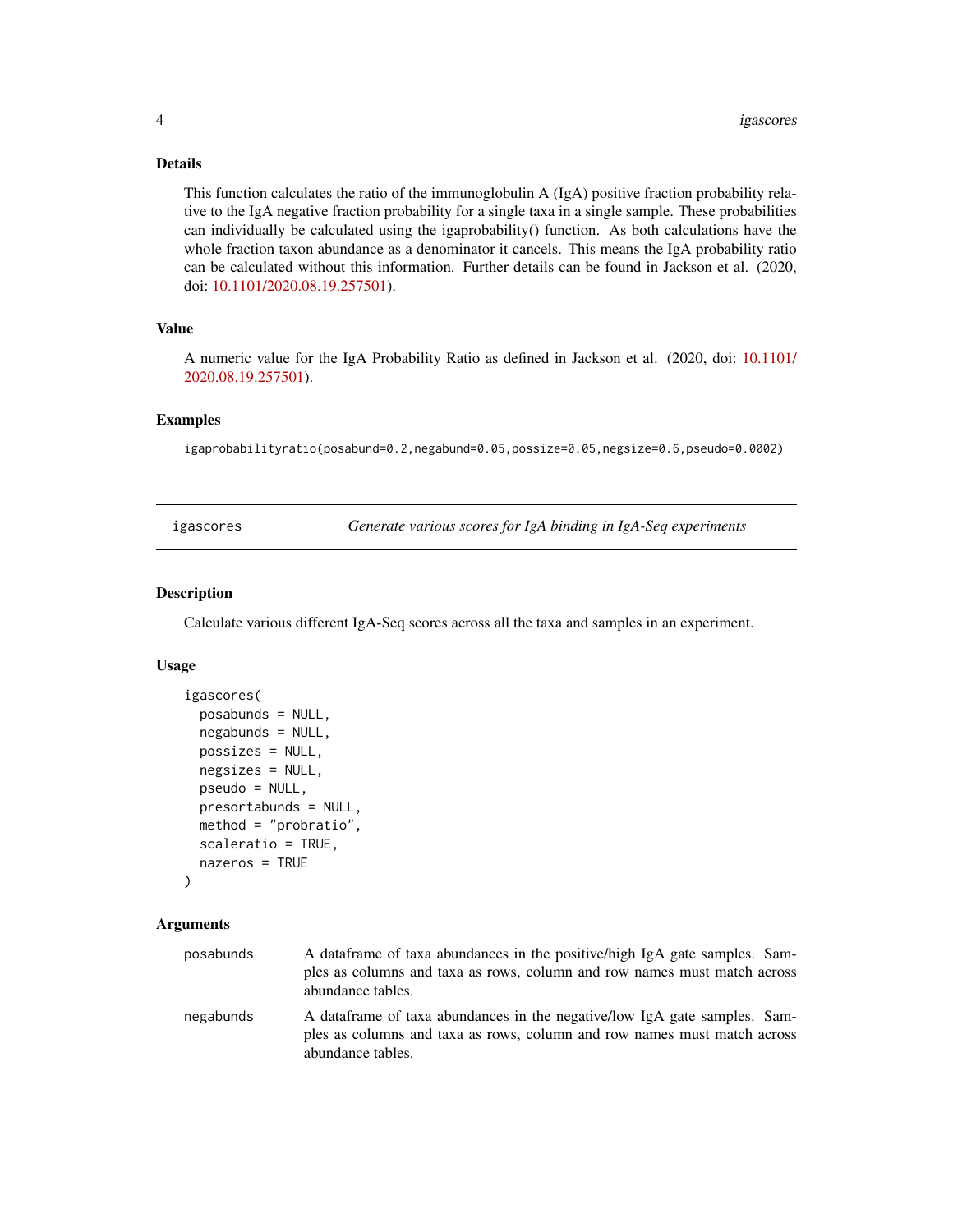#### igascores 5

| possizes      | A named vector containing the fraction of events in the IgA positive gate for<br>each sample, with sample names matching abundance dataframes.                 |
|---------------|----------------------------------------------------------------------------------------------------------------------------------------------------------------|
| negsizes      | A named vector containing the fraction of events in the IgA negative gate for<br>each sample, with sample names matching abundance dataframes.                 |
| pseudo        | The pseudo count to be used in scores. Default is 1e-5. Recommend setting to<br>minimum observed abundance.                                                    |
| presortabunds | A data frame of taxa abundances in the whole/initial samples. Samples as columns<br>and taxa as rows, column and row names must match across abundance tables. |
| method        | Method to use to score IgA binding. One of: "probratio","prob","kau","palm".<br>Default is "probratio".                                                        |
| scaleratio    | Should probratio scores be scaled to the pseudo count. Default is TRUE.                                                                                        |
| nazeros       | Should taxa with zero abundance in both the posabunds and negabunds (pos-<br>abunds and presortabunds for prob method) be scored as NA. Default is TRUE.       |

#### Details

This function enables calculation of a variety of different indices for scoring immunoglobulin A (IgA) binding to taxa in IgA sequencing (IgA-Seq) experiments. It is designed to be called on dataframes of abundance values, allowing easy calculation of scores across multiple taxa and samples. The igaprobabilityratio(), igaprobability(), kauindex() and palmindex() functions can be used to calculate scores for one taxa and one sample.

Scoring method can be chosen by specifying the method parameter as one of: "probratio", "prob", "kau", "palm" (Defaults to "probratio"). Each method requires different inputs as detailed below:

- probratio equivalent to igaprobabilityratio() requires two separate dataframes with iga positive abundances and iga negative abundances, two vectors with the sizes of the iga positive and negative gates per sample, and a pseudo count
- prob equivalent to igaprobability() requires a dataframe with iga pos or neg fraction abundances, a vector of iga pos or neg gate size per sample, and a dataframe of taxa abundances in the presort samples
- kau equivalent to kauindex() requires two separate dataframes with iga positive abundances and iga negative abundances, and a pseudo count
- palm equivalent to palmindex() requires two separate dataframes with iga positive abundances and iga negative abundances, and a pseudo count

#### Value

A data frame of IgA binding scores for all taxa and samples in the input data frame, generated using the scoring appraoch specified in 'method'.

## Examples

```
pab <- data.frame(Samp1=c(0.01,0.02,0.03),Samp2=c(0.05,0.02,0.04))
rownames(pab) <- c("Taxon1","Taxon2","Taxon3")
nab <- data.frame(Samp1=c(0.08,0.2,0.11),Samp2=c(0.05,0.0,0.07))
rownames(nab) <- c("Taxon1","Taxon2","Taxon3")
ps < -c(0.04, 0.1)
```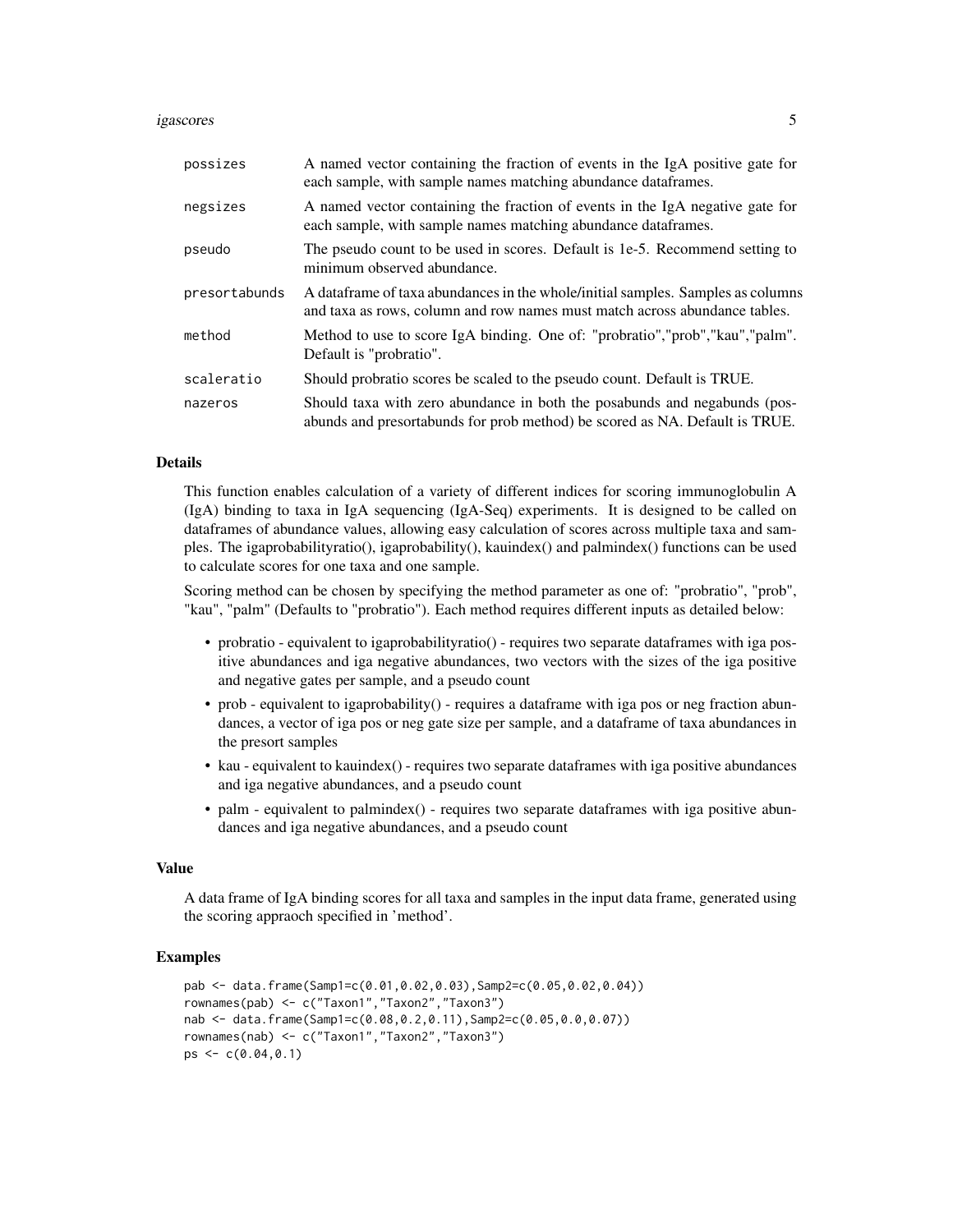<span id="page-5-0"></span>**6** kauindex **b** kauindex **b** kauindex **b** kauindex **b** kauindex **b** kauindex **b** kauindex **b** kauindex **b** kauindex **b** kauindex **b** kauindex **b** kauindex **b** kauindex **b** kauindex **b** kauindex **b** kauindex **b** kauindex

```
ns < -c(0.08, 0.4)preab <- data.frame(Samp1=c(0.1,0.3,0.2),Samp2=c(0.15,0.05,0.2))
rownames(preab) <- c("Taxon1","Taxon2","Taxon3")
igascores(posabunds=pab,negabunds=nab, possizes=ps, negsizes=ns,pseudo=0.009)
igascores(posabunds=pab, possizes=ps, presortabunds=preab, method="prob")
igascores(posabunds=pab, negabunds=nab, pseudo=0.009, method="palm")
igascores(posabunds=pab, negabunds=nab, pseudo=0.009, method="kau")
```
kauindex *Kau Index*

## Description

This function calculates the immunoglobulin A (IgA) Index as defined in Kau et al. (2015, doi: [10.112](https://doi.org/10.1126/scitranslmed.aaa4877)6/ [scitranslmed.aaa4877\)](https://doi.org/10.1126/scitranslmed.aaa4877) for a single taxon in a single sample.

## Usage

kauindex(posabund, negabund, pseudo = 1e-05, nazeros = TRUE)

## Arguments

| posabund | The abundance of the bacteria in the IgA positive/high fraction (abundances<br>should sum to 1 not as a $\%$ ).                                                                          |
|----------|------------------------------------------------------------------------------------------------------------------------------------------------------------------------------------------|
| negabund | The abundance of the bacteria in the IgA negative/low fraction (abundances<br>should sum to 1 not as a $\%$ ).                                                                           |
| pseudo   | Pseudo count added to both the IgA positive and negative fraction values prior<br>to calculation. Defaults to 1e-5. Recommend setting to minimum observed<br>abundance in whole dataset. |
| nazeros  | Return NA if the pos and neg abundances are both zero. Default is TRUE.                                                                                                                  |

#### Value

A numeric value for the Kau index as defined in Kau et al. (2015, doi: [10.1126/scitranslmed.aaa4877\)](https://doi.org/10.1126/scitranslmed.aaa4877).

#### Examples

kauindex(posabund=0.1,negabund=0.2,pseudo=0.0002)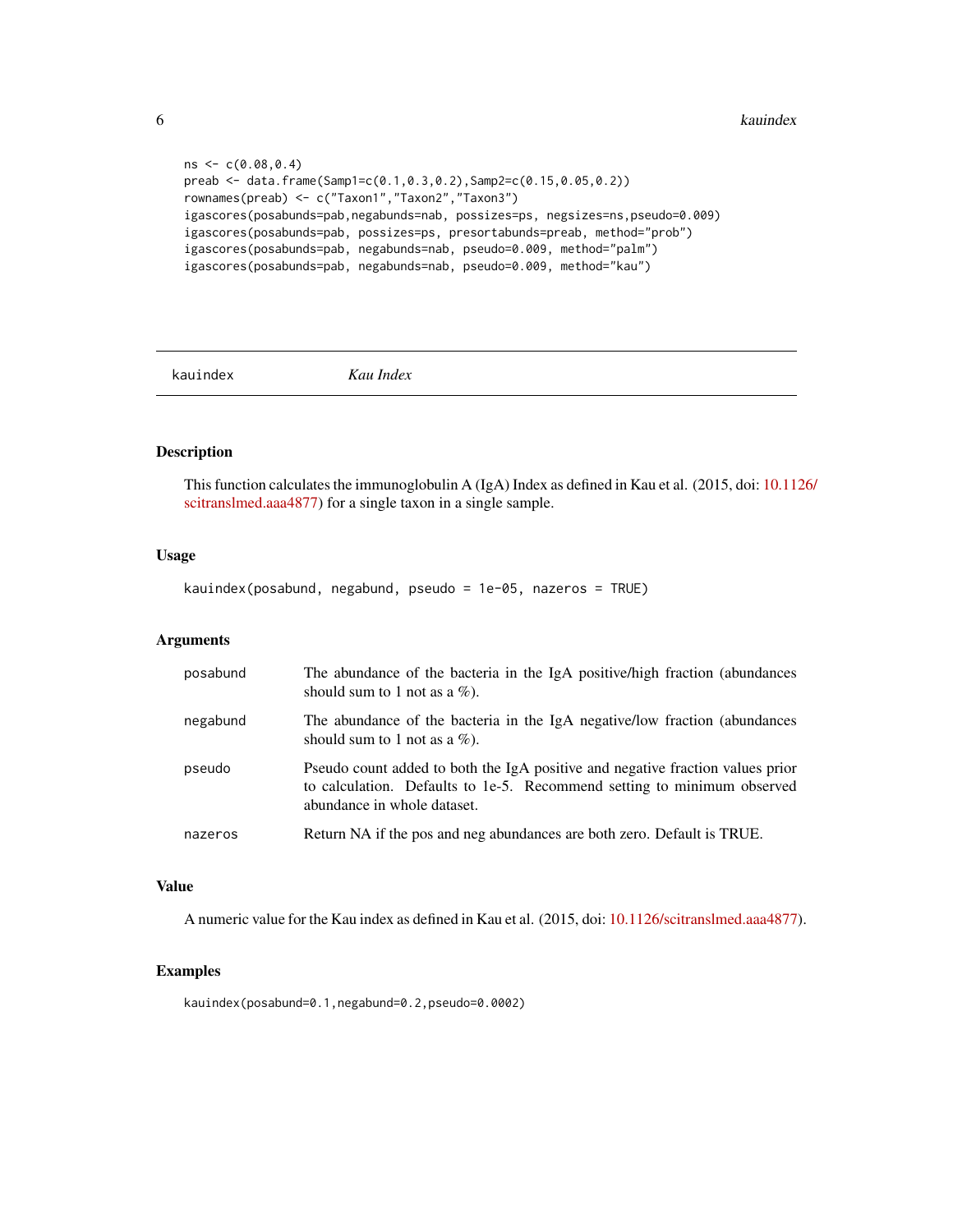<span id="page-6-0"></span>

#### Description

Metadata associated with the oligoSpecies data set.

#### Usage

```
data(oligoMeta)
```
## Format

An object of class "tibble".

#### Details

Metadata for an experiment where mice with a defined gut microbiota (OligoMM12) were either given \*Helicobacter hepaticus\* and IL10R antibody or the antibody alone (the first developing colitis). These data accompany the species level counts in oligoSpecies and also include a negative extraction control. A subset of the combined condition were not properly colonised by \*H.hepaticus\* and excluded from later analyses. Further details can be found in Jackson et al. (2020, doi: [10.1101/](https://doi.org/10.1101/2020.08.19.257501) [2020.08.19.257501\)](https://doi.org/10.1101/2020.08.19.257501).

## References

To come...

## Examples

data(oligoMeta)

| oligoSpecies | Species level counts for the OligoMM12-Colitis experiment used as an |
|--------------|----------------------------------------------------------------------|
|              | example in the IgAScores package                                     |

## Description

Data from the colitis model described in Jackson et al. (2020, doi: [10.1101/2020.08.19.257501\)](https://doi.org/10.1101/2020.08.19.257501).

#### Usage

data(oligoSpecies)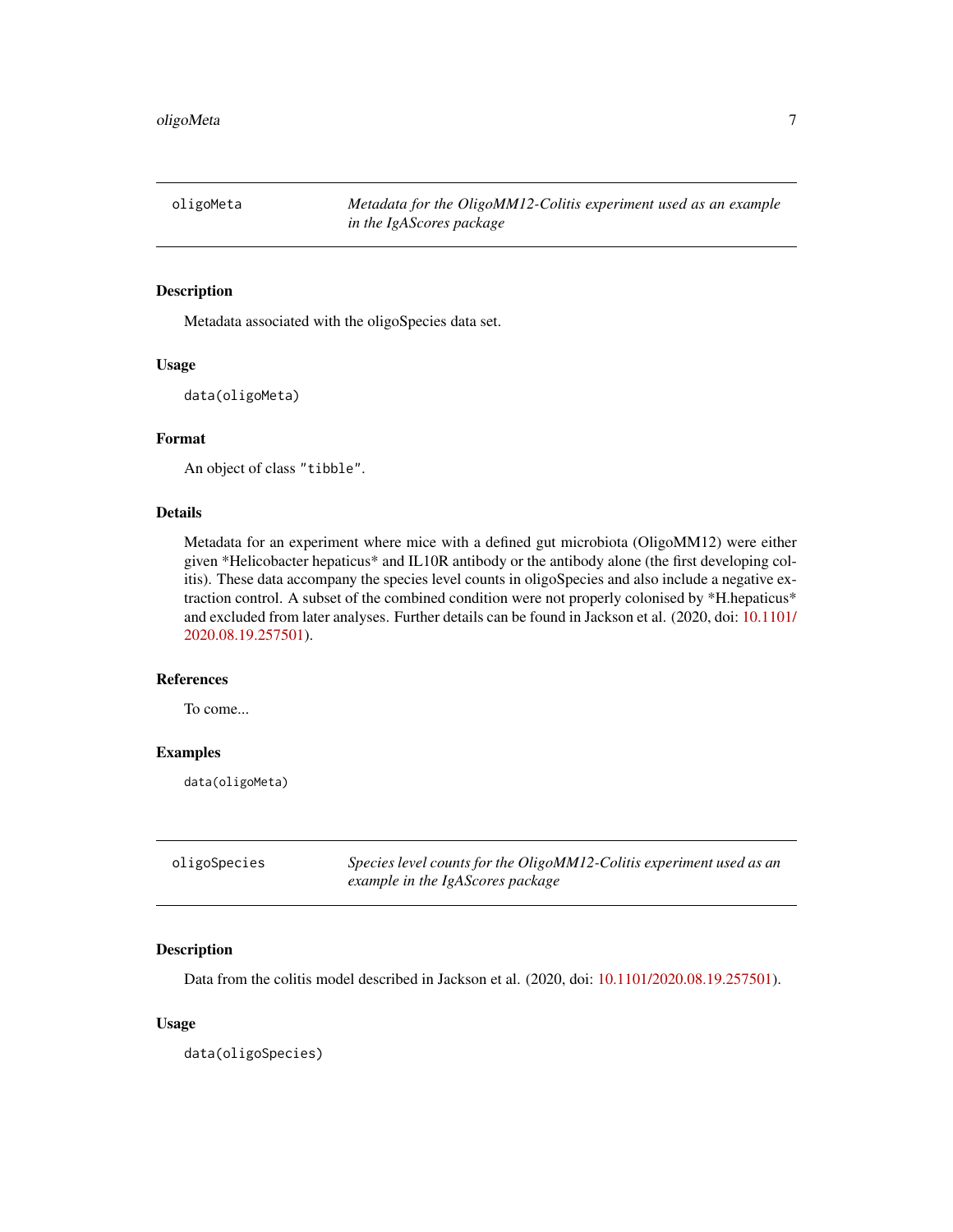## <span id="page-7-0"></span>Format

An object of class "tibble".

## Details

Species level counts for an experiment where mice with a defined gut microbiota (OligoMM12) were either given \*Helicobacter hepaticus\* and IL10R antibody or the antibody alone (the first developing colitis). Metadata for this experiment can be found in oligoMeta. Counts were generated from ASVs from the V4 region of the 16S rRNA gene processed using DADA2 and aligned to the \*"RefSeq-RDP16S\_v2\_May2018.fa.gz"\* database. Further details can be found in Jackson et al. (2020, doi: [10.1101/2020.08.19.257501\)](https://doi.org/10.1101/2020.08.19.257501).

## References

To come...

#### Examples

data(oligoSpecies)

palmindex *Palm Index*

#### Description

This function calculates the immunoglobulin A (IgA) Index as defined in Palm et al. (2014, doi: [10.1016/j.cell.2014.08.006\)](https://doi.org/10.1016/j.cell.2014.08.006) for a single taxon in a single sample.

#### Usage

```
palmindex(posabund, negabund, pseudo = 1e-05, nazeros = TRUE)
```
## Arguments

| posabund | Abundance of the bacteria in the IgA positive/high fraction.                                                                                                                                          |
|----------|-------------------------------------------------------------------------------------------------------------------------------------------------------------------------------------------------------|
| negabund | Abundance of the bacteria in the IgA negative/low fraction.                                                                                                                                           |
| pseudo   | Pseudo count added to the abundance of the IgA negative fraction if the bac-<br>teria is not in that fraction. Defaults to 1e-5. Recommend setting to minimum<br>observed abundance in whole dataset. |
| nazeros  | Return NA if the pos and neg abundances are both zero. Default is TRUE.                                                                                                                               |

#### Value

A numeric value for the Palm index as defined in Palm et al. (2014, doi: [10.1016/j.cell.2014.08.006\)](https://doi.org/10.1016/j.cell.2014.08.006).

#### Examples

palmindex(posabund=0.1,negabund=0.2,pseudo=0.0002)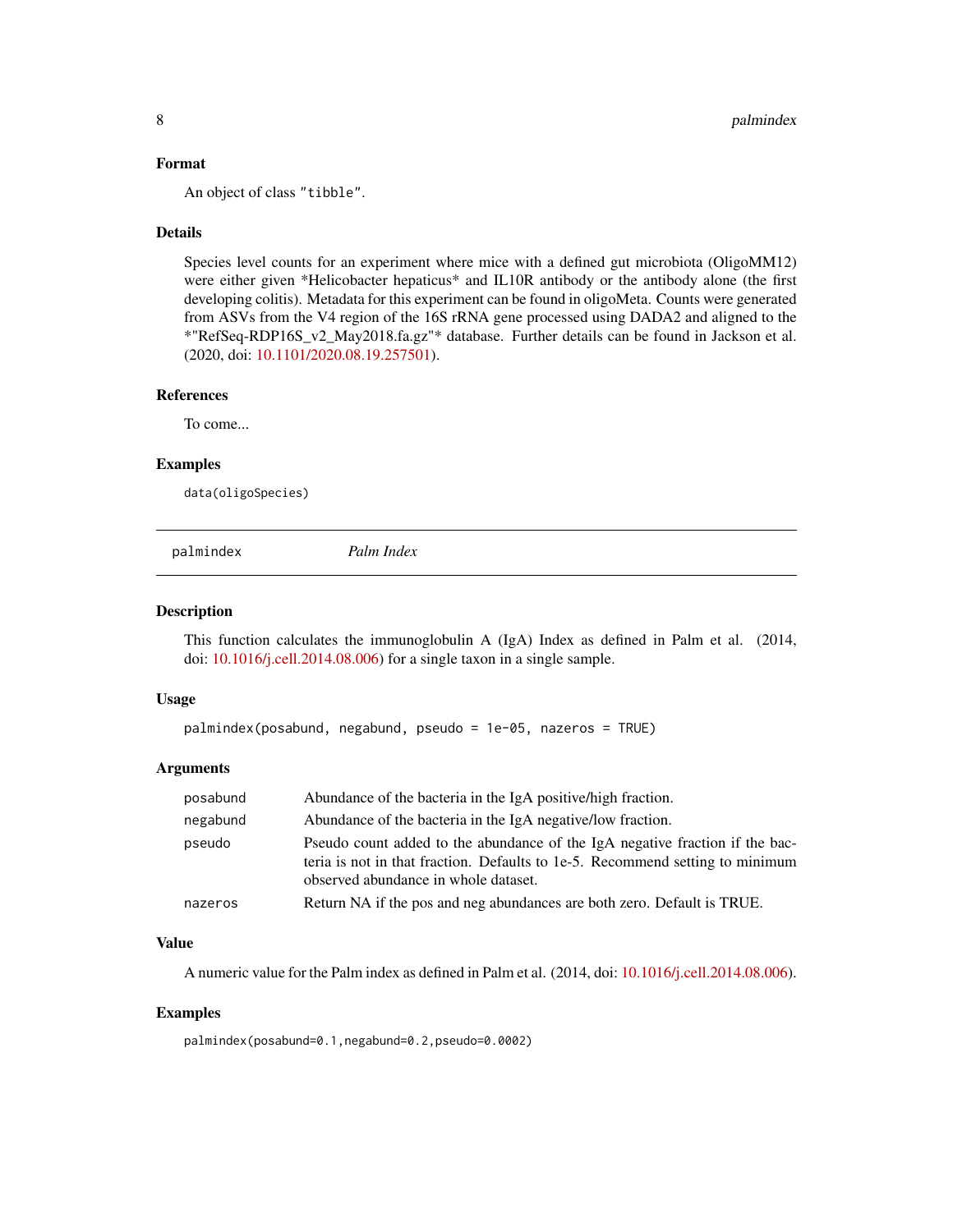<span id="page-8-0"></span>

#### Description

This function converts values in a dataframe to a fraction/percentage of the sum of their column.

#### Usage

```
relabund(counttable, percentage = FALSE)
```
## Arguments

| counttable | Data frame of numeric values with rows as observations and columns as sam-   |
|------------|------------------------------------------------------------------------------|
|            | ples.                                                                        |
| percentage | Should values be returned as a percentage? i.e multiplied by 100. Default is |
|            | FALSE (as required for most IgA scoring approaches).                         |

## Value

A data frame of the input data normalised by column (to sum to either 1 or 100).

## Examples

```
taxcounts <- data.frame(Sample1=c(1, 2, 10, 10), Sample2=c(3, 10, 5, 1))
rownames(taxcounts) <- c("Taxon1","Taxon2","Taxon3","Taxon4")
relabund(taxcounts)
```

| simulateigaseg | Simulate an IgA-Seq dataset from a pre-defined set of IgA-binding |  |  |  |  |
|----------------|-------------------------------------------------------------------|--|--|--|--|
|                | probabilities                                                     |  |  |  |  |

#### Description

Simulates IgA-Seq to create datasets with a defined binding distribution that can be used to test scoring method performance

#### Usage

```
simulateigaseq(
  igavalmeans = NULL,
  igavalsds = NULL,
  nosamples = 10,
  samplingdepth = 1e+05,
  posthresh = 4,
  negthresh = 2,
```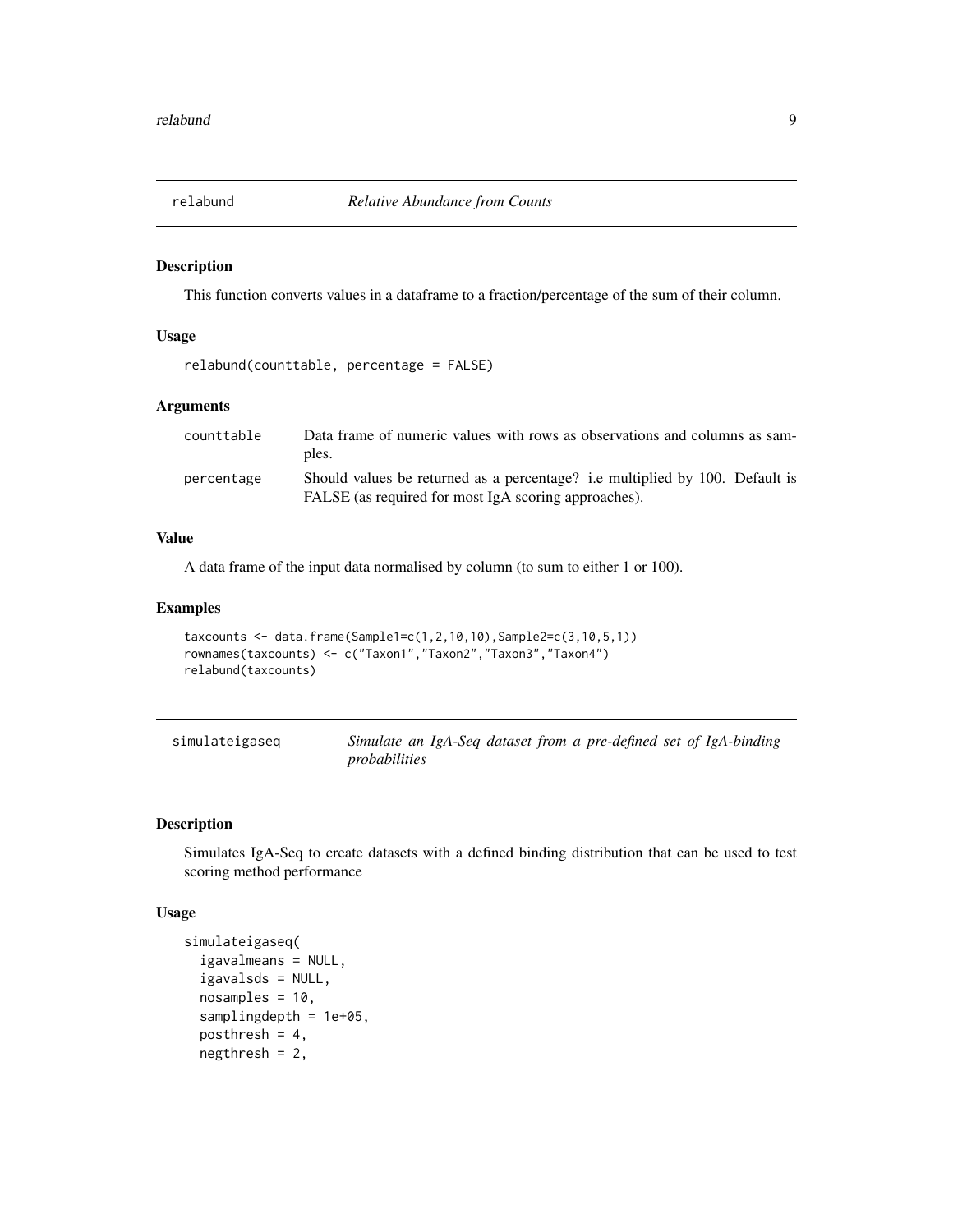```
seed = 66.
 betweengroups = FALSE,
 betweenper = 10.
 betweensp = NULL
)
```
#### **Arguments**

| igavalmeans   | A vector of mean IgA values for as many species as you wish to simulate. Will<br>default to an exponentially distributed vector of 10 species.                                                                                                                           |
|---------------|--------------------------------------------------------------------------------------------------------------------------------------------------------------------------------------------------------------------------------------------------------------------------|
| igavalsds     | A vector of standard deviations that will be used to generate IgA value distribu-<br>tions alongside the means. Defaults to 1 for all values.                                                                                                                            |
| nosamples     | The number of samples to generate simulated data from. Defaults to 10.                                                                                                                                                                                                   |
| samplingdepth | The number of bacteria to simulate in each sample. Defaults to 100000.                                                                                                                                                                                                   |
| posthresh     | The IgA value threshold above which a bacteria will be considered IgA positive.<br>Defaults to 4 (which is reasonable with the other defaults). It is recommended<br>to run a simulation twice to determine reasonable thresholds on the first go.                       |
| negthresh     | The IgA value threshold below which a bacteria will be considered IgA negative.<br>Defaults to 2 (which is reasonable with the other defaults). It is recommended<br>to run a simulation twice to determine reasonable thresholds on the first go.                       |
| seed          | Seed for random number generation. Has a default so must be changed to rerun<br>simulations.                                                                                                                                                                             |
| betweengroups | If TRUE this will modify starting abundances of half of the samples similarly<br>(by adding betweenper% of total counts to a single species) to simulate the case<br>where there is an abundance shift without a change in IgA binding affinity. De-<br>faults to FALSE. |
| betweenper    | Percentage of total counts to add to a species in the second group in the between-<br>groups mode.                                                                                                                                                                       |
| betweensp     | Species (by index) to increased in between groups simulation. Chosen at random<br>if NULL (default).                                                                                                                                                                     |

#### Details

This function will generate a simulated immunoglobulin A sequencing (IgA-Seq) data set starting from a list containing the mean (and standard deviations) of IgA binding values expected for each species and cut-offs for defining the IgA positive and negative gates. The input is a vector giving the average IgA value of each species (any arbitrary value that will represent the relative level of IgA binding between the species, ensure standard deviation and cut-offs are in the same magnitude). These values are treated as the means of a normal distribution of IgA binding values for each species. Species counts are generated on a log distribution for a given number of samples at an even depth. For each bacteria in each sample, an IgA binding value is then assigned by sampling from its species IgA value distribution. The value thresholds defining the positive and negative gates are then used to generate positive and negative counts tables of the bacteria whose values fall into these groups. A second mode can also be used (by toggling betweengroups) that will introduce a consistent abundance change in half the samples by increasing one species in them. This can be used to simulate case-control experiments where, as an example, one taxa has bloomed. Further details can be found in Jackson et al. (2020, doi: [10.1101/2020.08.19.257501\)](https://doi.org/10.1101/2020.08.19.257501).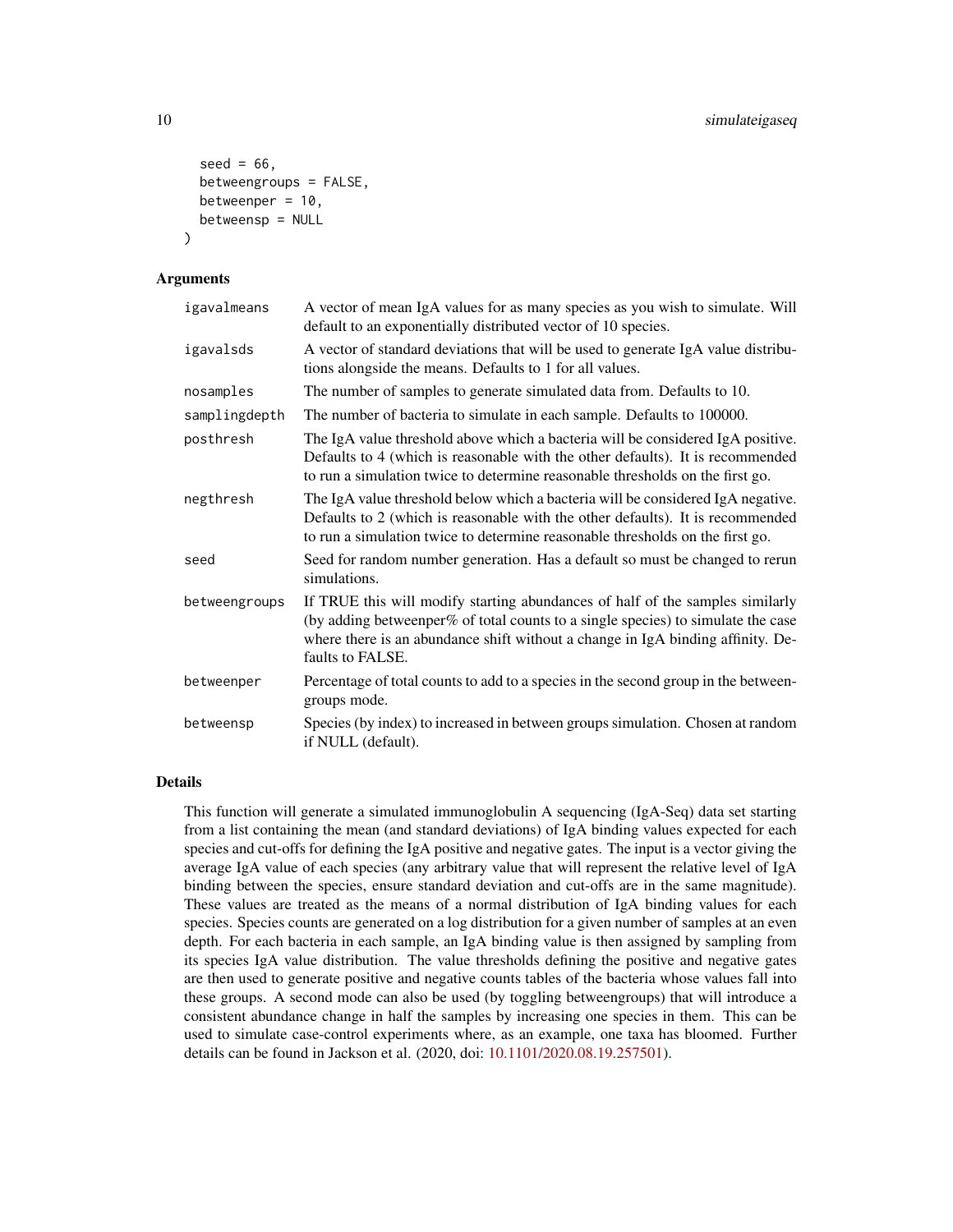## simulateigaseq and the state of the state of the state of the state of the state of the state of the state of the state of the state of the state of the state of the state of the state of the state of the state of the stat

Note: IgA values are simulated for each bacteria in each sample, setting the combination of the samplingdepth, number of species, and number of samples too high will slow the data generation.

#### Value

A list containing the simulated data set and relevant input parameters.

- presortcounts A data frame containing simulated species counts for each sample in the presort sample.
- presortabunds presortcounts as relative abundances.
- poscounts A data frame containing simulated species counts for each sample in the IgA positive fraction.
- posabunds poscounts as relative abundances.
- negcounts A data frame containing simulated species counts for each sample in the IgA negative fraction.
- negabunds negcounts as relative abundances.
- possizes A vector of the IgA positive fraction sizes for each sample.
- negsizes A vector of the IgA negative fraction sizes for each sample.
- igabinding A long format data frame containing the simulated IgA binding values for all simulated bacteria used to generate the count tables.
- igavalmeans A vector of the mean IgA values for each species used in the simulation.
- igavalsds A vector of the standard deviations of the IgA values for each species used in the simulation.
- posthresh Numeric, the lower threshold used to determine a bacteria is IgA postive in the simulation.
- negthresh Numeric, the upper threshold used to determine a bacteria is IgA negative in the simulation.
- expgroup A vector showing class labels for the experimental group of each sample in the experiment. Will be uniform unless doing between group simulations.
- expspecies Numeric, showing which species was modelled as differentially abundant between experimental groups when carryingout between group simulations.

#### Examples

dat <- simulateigaseq(c(0.1,1,10,15),rep(1,4),posthresh=8,negthresh=4,samplingdepth=100)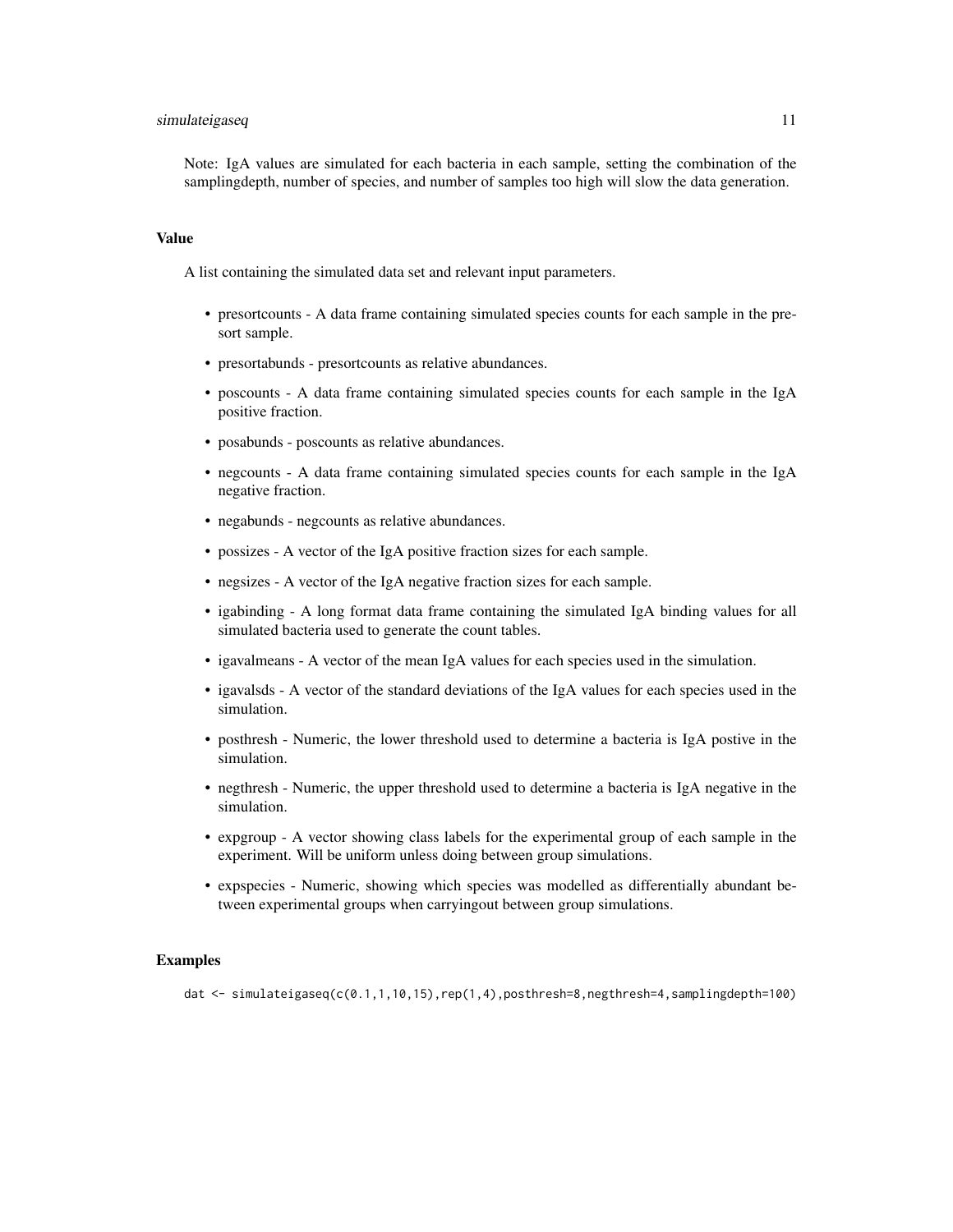<span id="page-11-0"></span>taxnamesplit *Extract name at a given taxonomic level from a full name in the "p\_\_;c\_\_;o\_\_;f\_\_;g\_\_;s\_\_" format*

## Description

This function splits a full taxonomic lineage as a given level and returns the latter half.

#### Usage

```
taxnamesplit(names, level = "genus")
```
## Arguments

| names | Name string/vector of name strings                                                 |
|-------|------------------------------------------------------------------------------------|
| level | taxonomic level to split at must be in range phylum to species (default is genus). |

## Value

A string (or vector of strings if input is a vector) containing the second part of the input string split at the given taxonomic level.

## Examples

```
taxnamesplit("p__Bacteroidetes;c__Bacteroidia","class")
```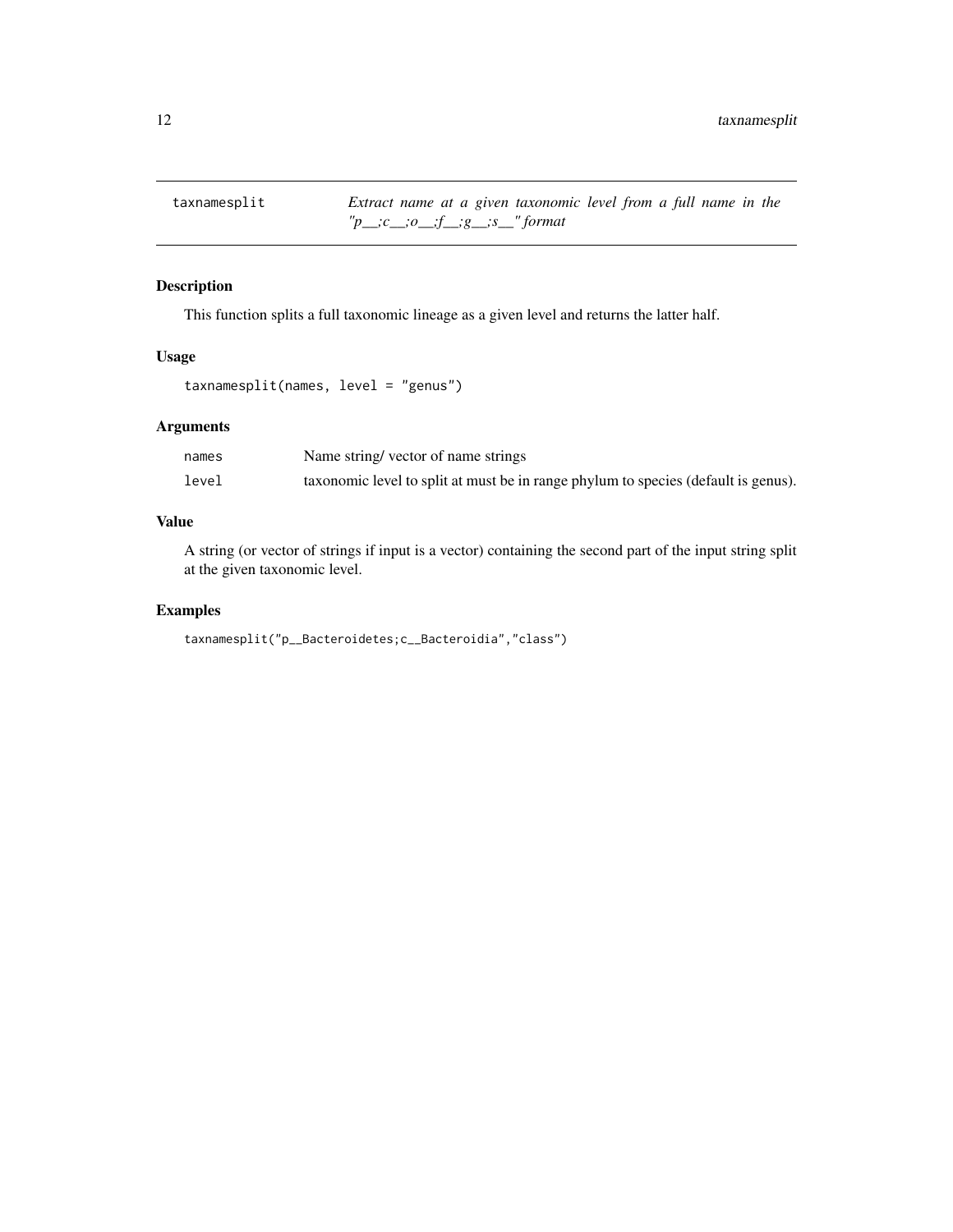# <span id="page-12-0"></span>Index

∗ Kau igascores, [4](#page-3-0) kauindex, [6](#page-5-0) ∗ Palm igascores, [4](#page-3-0) palmindex, [8](#page-7-0) ∗ abundance relabund, [9](#page-8-0) ∗ ail10r oligoMeta, [7](#page-6-0) oligoSpecies, [7](#page-6-0) ∗ benchmarking simulateigaseq, [9](#page-8-0) ∗ coating palmindex, [8](#page-7-0) ∗ colitis oligoMeta, [7](#page-6-0) oligoSpecies, [7](#page-6-0) ∗ counts oligoSpecies, [7](#page-6-0) ∗ dataset oligoMeta, [7](#page-6-0) oligoSpecies, [7](#page-6-0) ∗ experiment igascores, [4](#page-3-0) ∗ helicobacter oligoMeta, [7](#page-6-0) oligoSpecies, [7](#page-6-0) ∗ iga-seq igaprobability, [2](#page-1-0) igaprobabilityratio, [3](#page-2-0) igascores, [4](#page-3-0) kauindex, [6](#page-5-0) oligoSpecies, [7](#page-6-0) palmindex, [8](#page-7-0) simulateigaseq, [9](#page-8-0) ∗ iga igaprobability, [2](#page-1-0) igaprobabilityratio, [3](#page-2-0)

igascores, [4](#page-3-0) kauindex, [6](#page-5-0) palmindex, [8](#page-7-0) simulateigaseq, [9](#page-8-0) ∗ index igascores, [4](#page-3-0) kauindex, [6](#page-5-0) palmindex, [8](#page-7-0) ∗ metadata oligoMeta, [7](#page-6-0) ∗ microbiome relabund, [9](#page-8-0) taxnamesplit, [12](#page-11-0) ∗ name taxnamesplit, [12](#page-11-0) ∗ normalisation relabund, [9](#page-8-0) ∗ oligoMM12 oligoMeta, [7](#page-6-0) oligoSpecies, [7](#page-6-0) ∗ probability igaprobability, [2](#page-1-0) igaprobabilityratio, [3](#page-2-0) igascores, [4](#page-3-0) ∗ ratio igaprobabilityratio, [3](#page-2-0) igascores, [4](#page-3-0) ∗ relative relabund, [9](#page-8-0) ∗ score igascores, [4](#page-3-0) ∗ simulation simulateigaseq, [9](#page-8-0) ∗ species oligoSpecies, [7](#page-6-0) ∗ split taxnamesplit, [12](#page-11-0) ∗ taxonomy taxnamesplit, [12](#page-11-0)